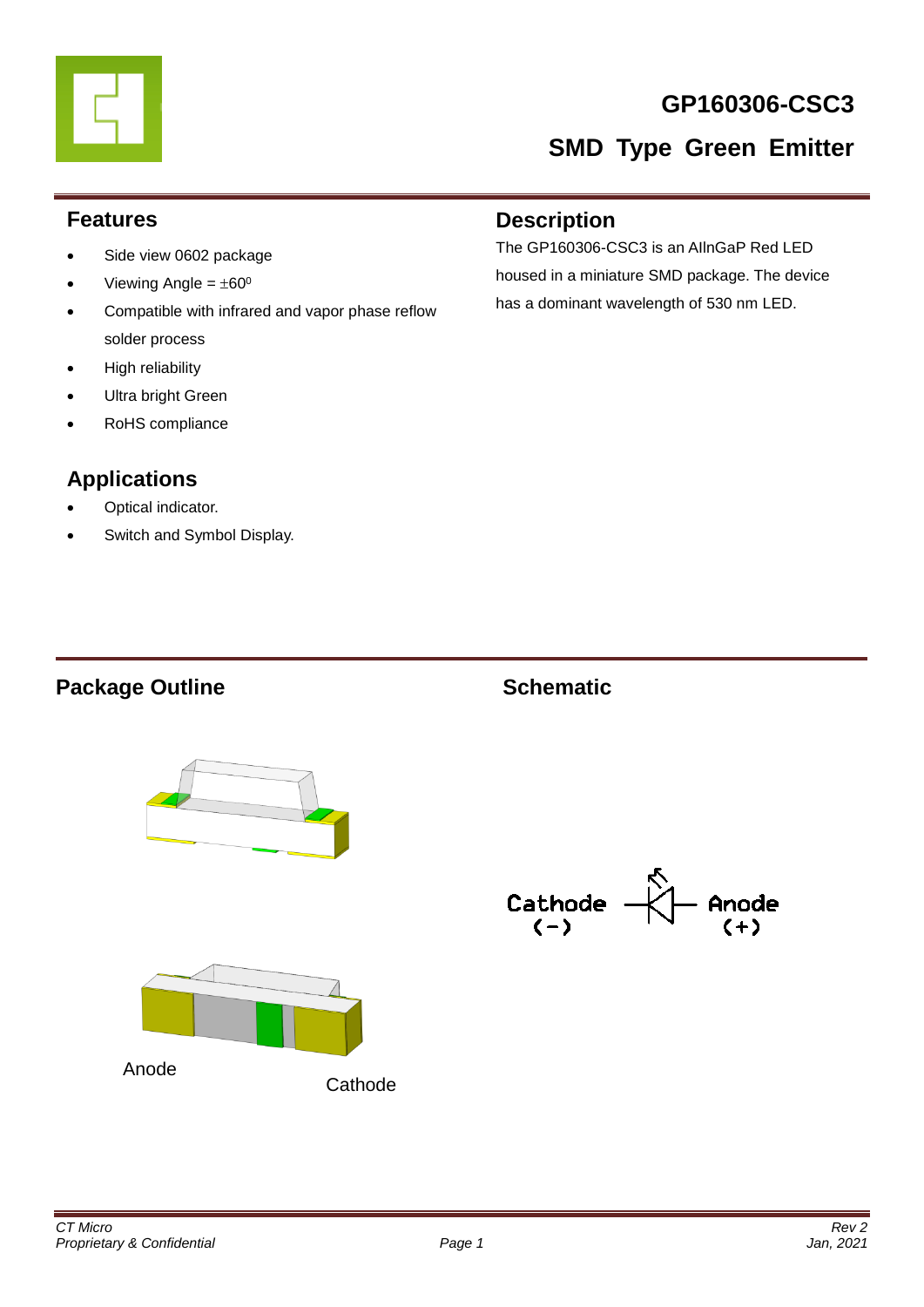

# **Absolute Maximum Rating at 25<sup>0</sup>C**

| <b>Symbol</b>    | <b>Parameters</b>                                        | <b>Ratings</b> | <b>Units</b> | <b>Notes</b> |
|------------------|----------------------------------------------------------|----------------|--------------|--------------|
| IF               | <b>Continuous Forward Current</b>                        | 25             | mA           |              |
| <b>IFP</b>       | <b>Peak Forward Current</b>                              | 60             | mA           |              |
| $V_{R}$          | Reverse Voltage                                          | 5              | V            |              |
| $T_{\text{opr}}$ | <b>Operating Temperature</b>                             | $-40 - +85$    | $\rm ^{0}C$  |              |
| $T_{\text{stg}}$ | Storage Temperature                                      | $-40 - +100$   | $\rm ^{0}C$  |              |
| $T_{sol}$        | <b>Soldering Temperature</b>                             | 260            | $\rm ^{0}C$  | 2            |
| $P_D$            | Power Dissipation at (or below) 25℃ Free Air Temperature | 95             | mW           |              |

**Electro-Optical Characteristics** *TA = 25°C (unless otherwise specified)*

#### **Optical Characteristics**

| <b>Symbol</b> | <b>Parameters</b>       | <b>Test Conditions</b> | Min | Typ | Max | <b>Units</b> | <b>Notes</b> |
|---------------|-------------------------|------------------------|-----|-----|-----|--------------|--------------|
| I٧            | Luminous Intensity      | $I_F = 5mA$            | 180 | ۰   | 450 | mcd          | 3            |
| λp            | Peak Wavelength         | $I_F = 5mA$            | -   | 516 |     | nm           |              |
| λd            | Dominant Wavelength     | $I_F = 5mA$            | 520 | ۰   | 535 | nm           | 4            |
| $\theta$ 1/2  | Angle of Half Intensity | $I_F = 5mA$            | ۰   | ±60 |     | deg          |              |

#### **Electrical Characteristics**

| <b>Symbol</b> | <b>Parameters</b>      | <b>Test Conditions</b> | Min                      | $\tau_{\gamma p}$ | Max        | <b>Units</b> | <b>Notes</b> |
|---------------|------------------------|------------------------|--------------------------|-------------------|------------|--------------|--------------|
| VF            | <b>Forward Voltage</b> | lF=5mA                 | 2.5                      | -                 | າ າ<br>ے.د |              |              |
| IR            | <b>Reverse Current</b> | Vr=5V                  | $\overline{\phantom{a}}$ | -                 |            | μA           |              |

**Notes:** 

- 1. IFP Conditions--Pulse Width≦ 100μs and Duty≦ 10%.
- 2. Soldering time≦ 10 seconds.
- 3. Bin Range of Luminous Intensity

| <b>Bin Code</b> | Min | Max | Unit | Condition   |  |
|-----------------|-----|-----|------|-------------|--|
| S <sub>1</sub>  | 180 | 225 |      |             |  |
| S <sub>2</sub>  | 225 | 285 |      |             |  |
| Τ1              | 285 | 360 | mcd  | $I_F = 5mA$ |  |
| T2              | 360 | 450 |      |             |  |

Tolerance of: Luminous Intensity  $\pm 10\%$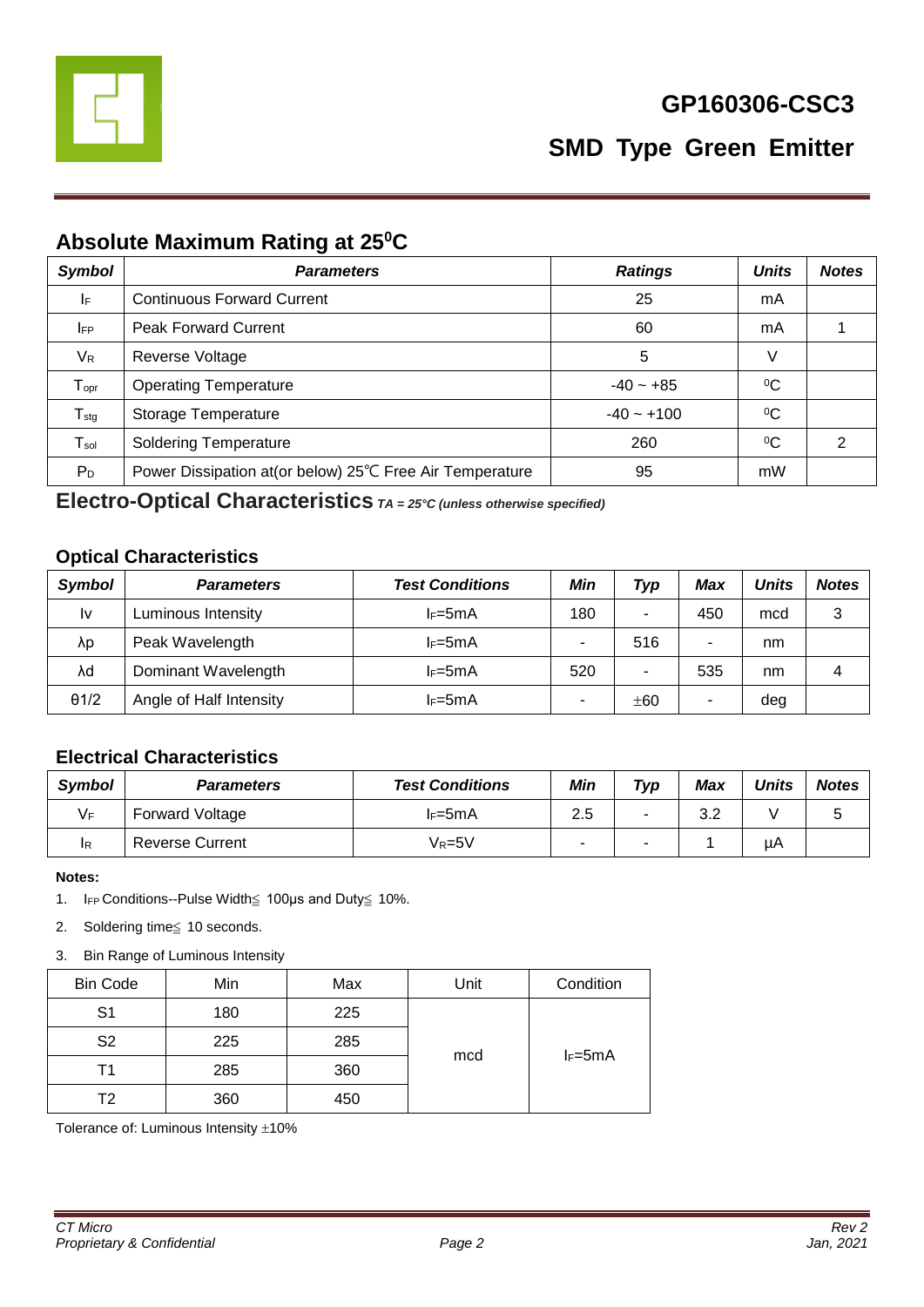

# **GP160306-CSC3**

# **SMD Type Green Emitter**

#### 4. Bin Range of Dominant Wavelength

| <b>Bin Code</b> | Min | Max | Unit | Condition   |
|-----------------|-----|-----|------|-------------|
| A5              | 520 | 525 |      |             |
| A6              | 525 | 530 | nm   | $I_F = 5mA$ |
| A7              | 530 | 535 |      |             |

Tolerance of Dominant Wavelength: ±1nm.

#### 5. Bin Range of Forward Voltage

| <b>Bin Code</b> | Min | Max | Unit | Condition   |
|-----------------|-----|-----|------|-------------|
| 32              | 2.5 | 2.6 |      |             |
| 33              | 2.6 | 2.7 |      |             |
| 34              | 2.7 | 2.8 |      |             |
| 35              | 2.8 | 2.9 | V    | $I_F = 5mA$ |
| 36              | 2.9 | 3.0 |      |             |
| 37              | 3.0 | 3.1 |      |             |
| 38              | 3.1 | 3.2 |      |             |

Tolerance of Forward Voltage  $\pm 0.05$ V.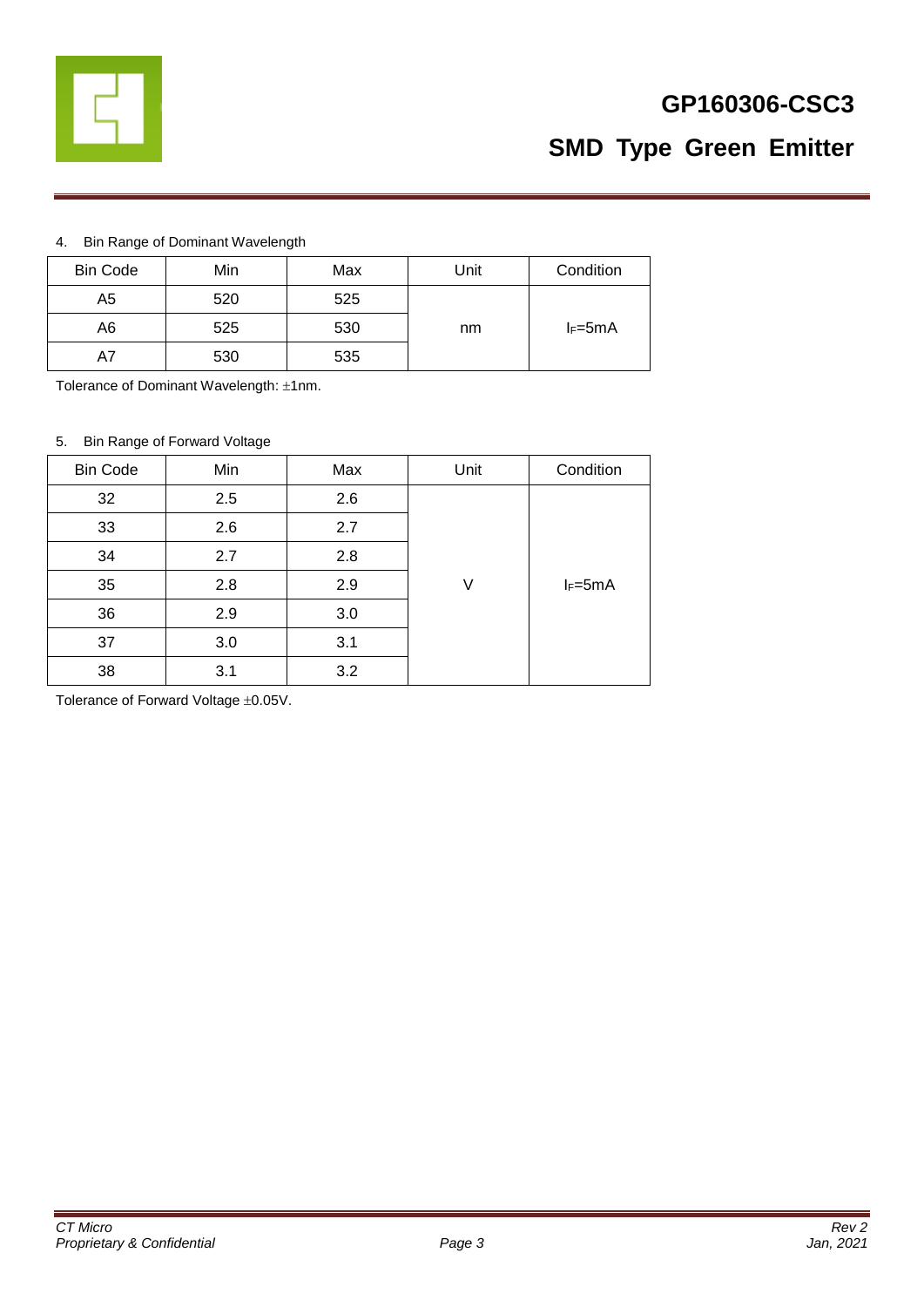

### **Typical Characteristic Curves**



Forward Current Vs Soldering Temperature



Relative Luminous Intensity Vs Juntion Temperature



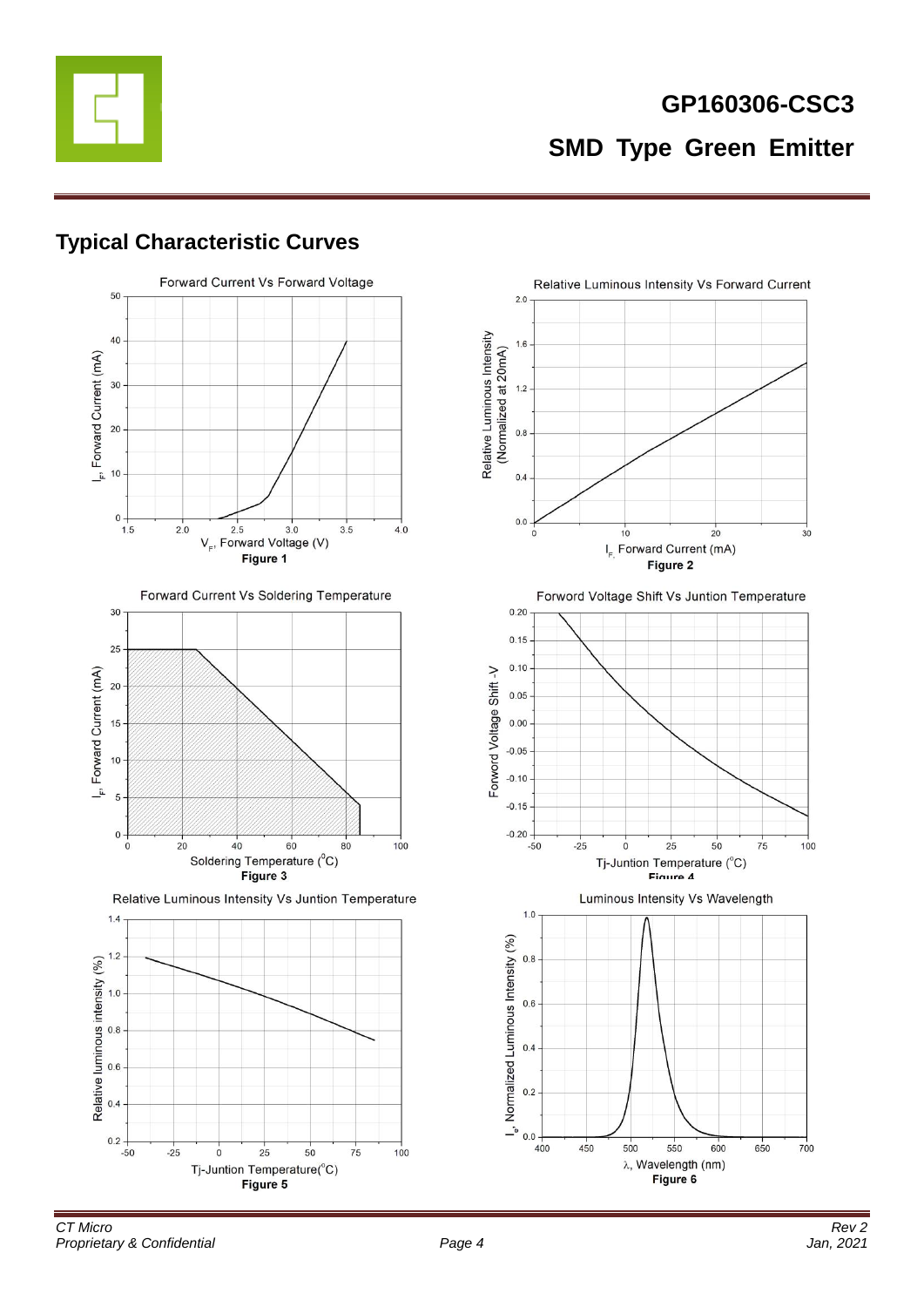

# **Typical Characteristic Curves**

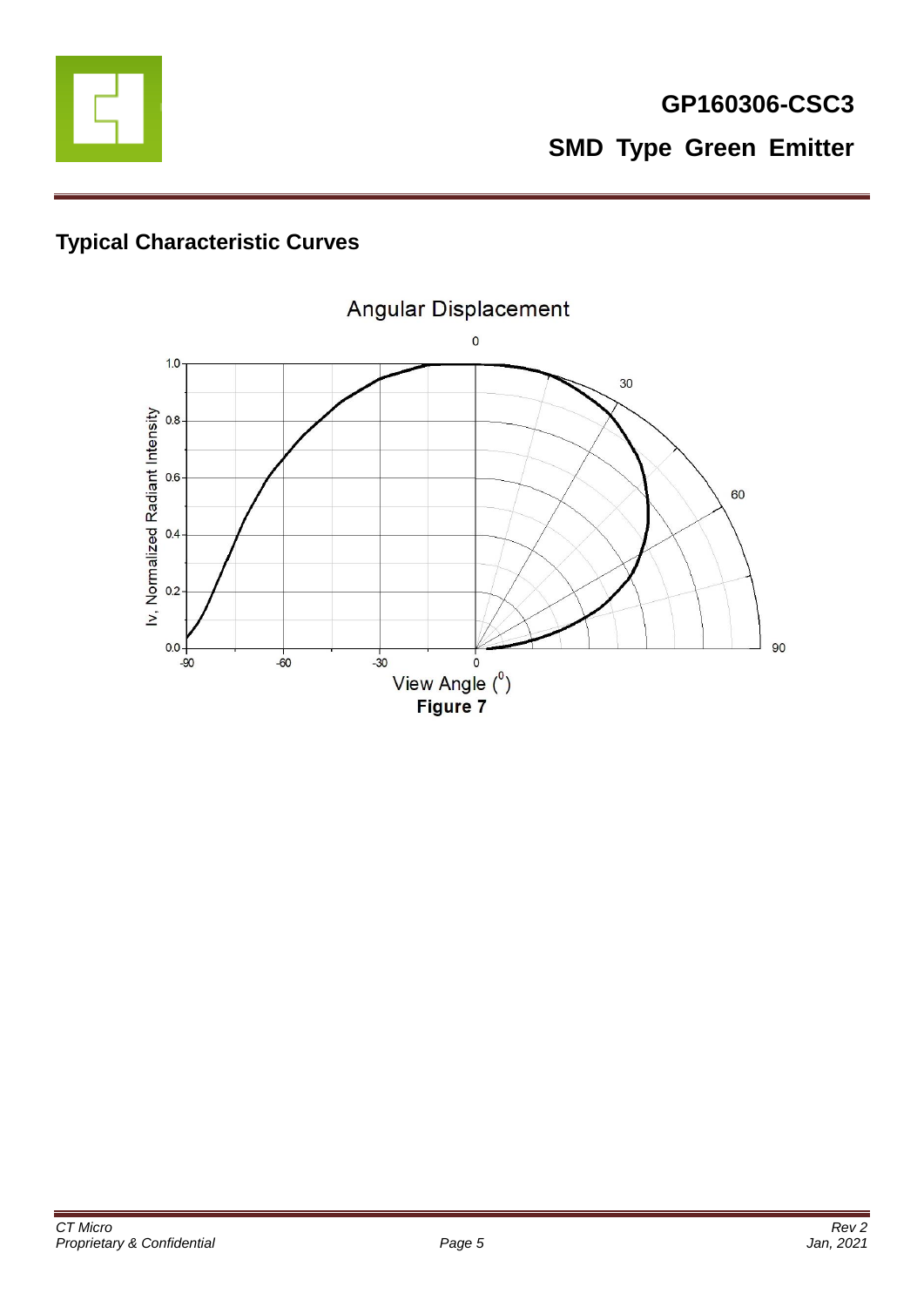



Note: Tolerance unless mentioned is ±0.1mm.

# **Recommended Soldering Mask** *All dimensions are in mm, unless otherwise stated*



Note: Tolerance unless mentioned is ±0.1mm.

# **Ordering Information**

| <b>Part Number</b> | <b>Description</b> | <b>Quantity</b> |
|--------------------|--------------------|-----------------|
| GP160306-CSC3      | Tape & Reel        | 3000 pcs        |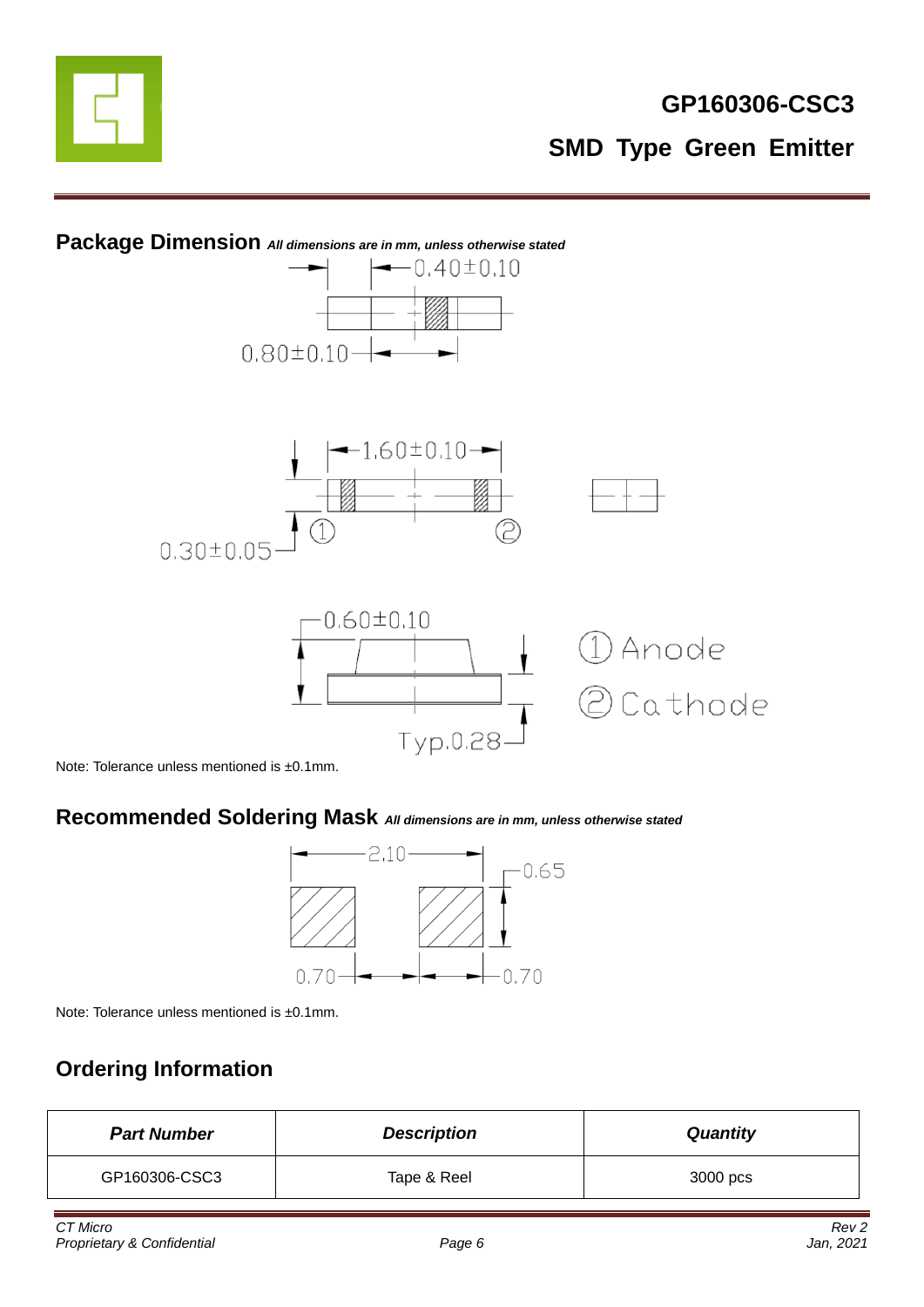

# **Reel Dimension** *All dimensions are in mm, unless otherwise stated*



#### **Tape Dimension** *All dimensions are in mm, unless otherwise stated*



Note: Tolerance unless mentioned is ±0.1mm.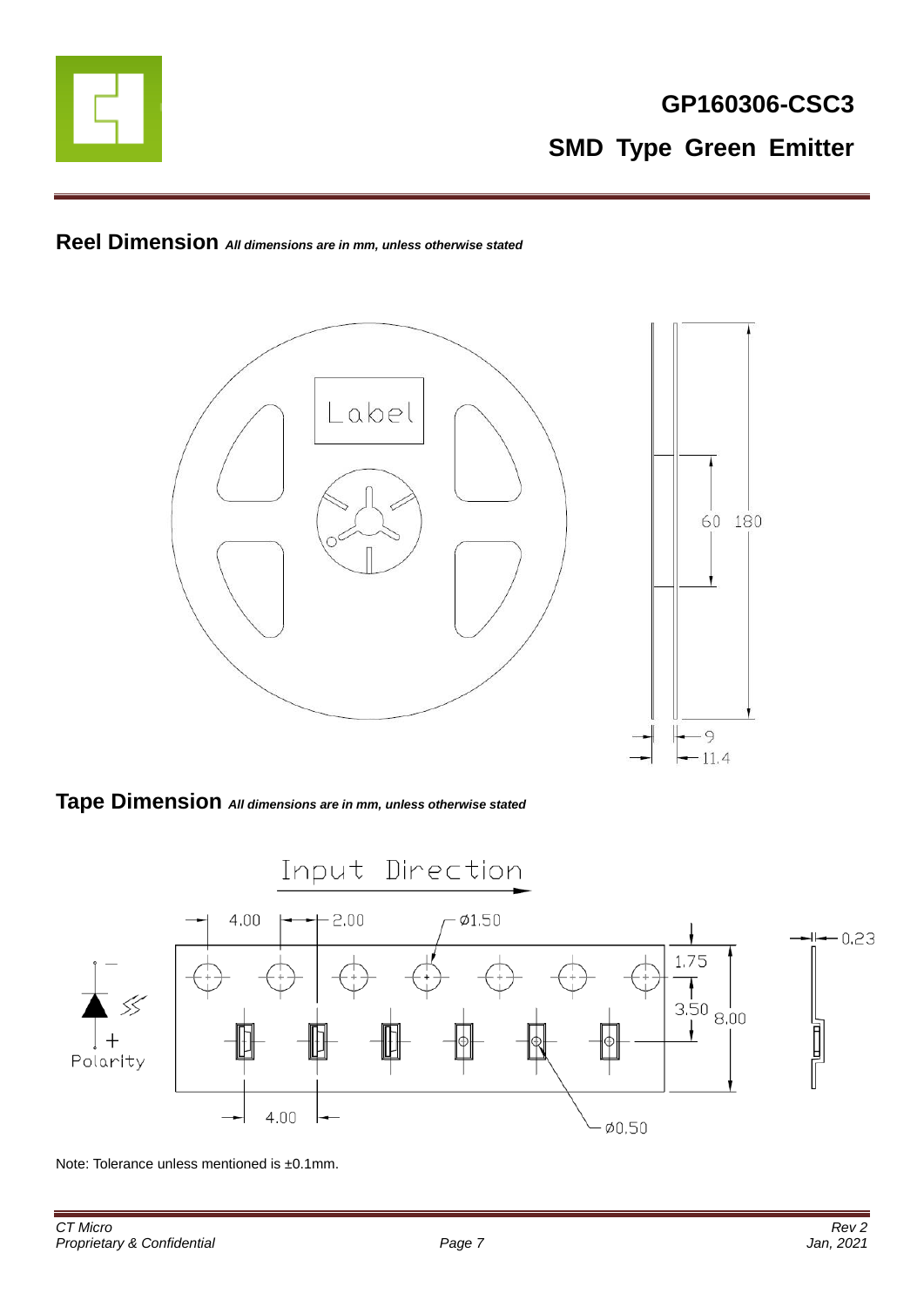

# **Label Form Specification**



CPN : Customer Part Number Part no: CTM Production Number Serial no: Production Number Lot no: Lot number Q'ty: Packing Quantity Date Code: Manufacture Date IV : Bin Code of Luminous Intensity WD : Bin Code of Dominant Wavelength VF : Bin Code of Forward Voltage MADE IN CHINA: Production Place

# **Storage Condition**

- 1. Do not open moisture proof bag before the products are ready to use.
- 2. The moisture barrier bag should be stored at 30°C and 90%R.H. max. before opening. Shelf life of non-opened bag is 12 months after the bag sealing date.
- 3. After opening the moisture barrier bag floor life is 1 year at 30°C/60%RH. max. Unused LEDs should be resealed into moisture barrier bag. (Refer to J-STD-020 Standard)
- 4. If the moisture absorbent material has faded away or the LEDs have exceeded the storage time, baking treatment should be performed using the J-STD-033 Standard conditions.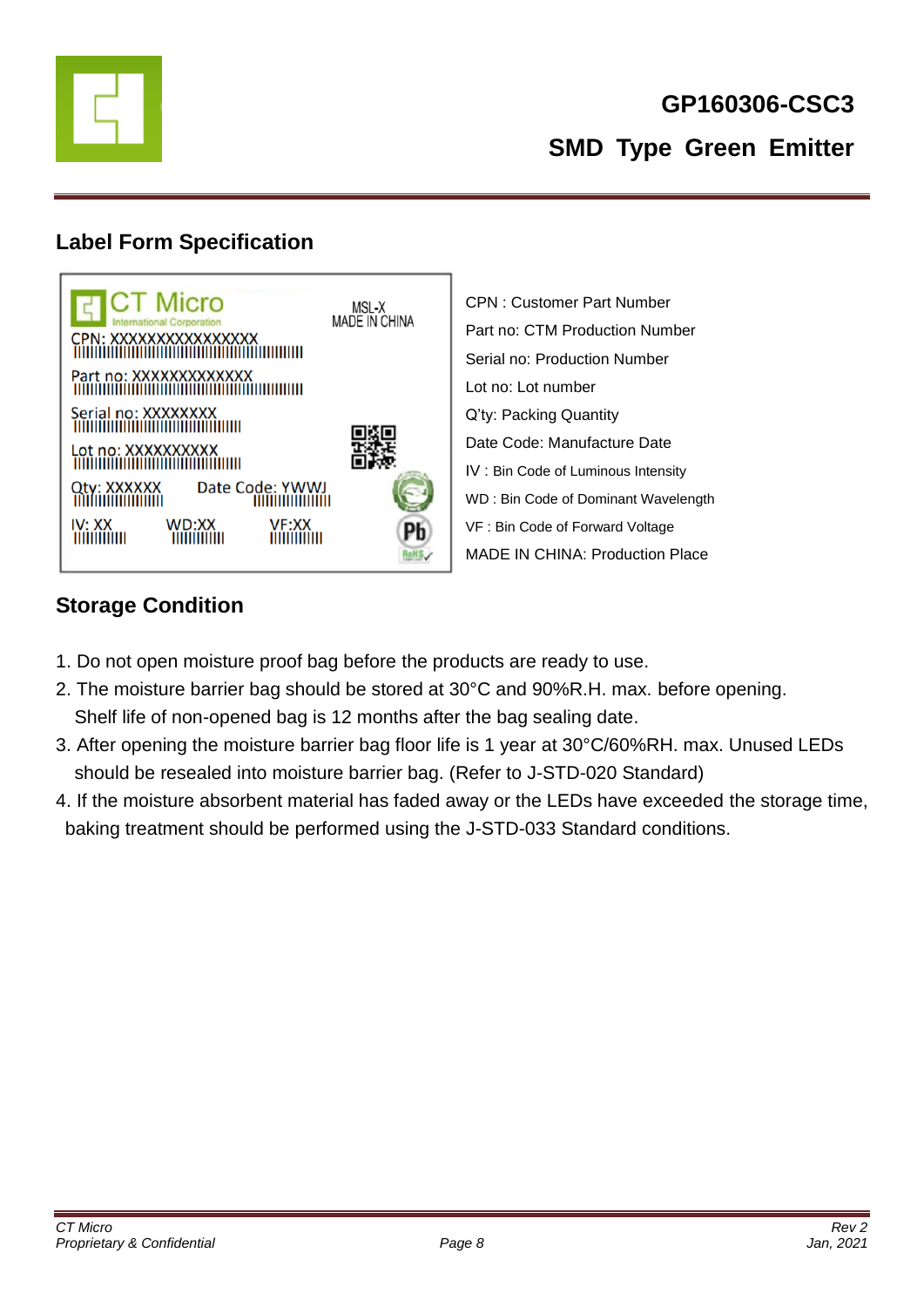

### **Reflow Profile**



| <b>Profile Feature</b>                     | <b>Pb-Free Assembly Profile</b>                   |
|--------------------------------------------|---------------------------------------------------|
| Temperature Min. (Tsmin)                   | $150^{\circ}$ C                                   |
| Temperature Max. (Tsmax)                   | $200^{\circ}$ C                                   |
| Time (ts) from (Tsmin to Tsmax)            | 60-120 seconds                                    |
| Ramp-up Rate $(tL$ to t <sub>P</sub> )     | 3°C/second max.                                   |
| Liquidous Temperature $(T_L)$              | $217^{\circ}$ C                                   |
| Time $(t_L)$ Maintained Above $(T_L)$      | $60 - 150$ seconds                                |
| Peak Body Package Temperature              | $260^{\circ}$ C +0 $^{\circ}$ C / -5 $^{\circ}$ C |
| Time (t <sub>P</sub> ) within 5°C of 260°C | 30 seconds                                        |
| Ramp-down Rate ( $T_P$ to $T_L$ )          | 6°C/second max                                    |
| Time 25°C to Peak Temperature              | 8 minutes max.                                    |